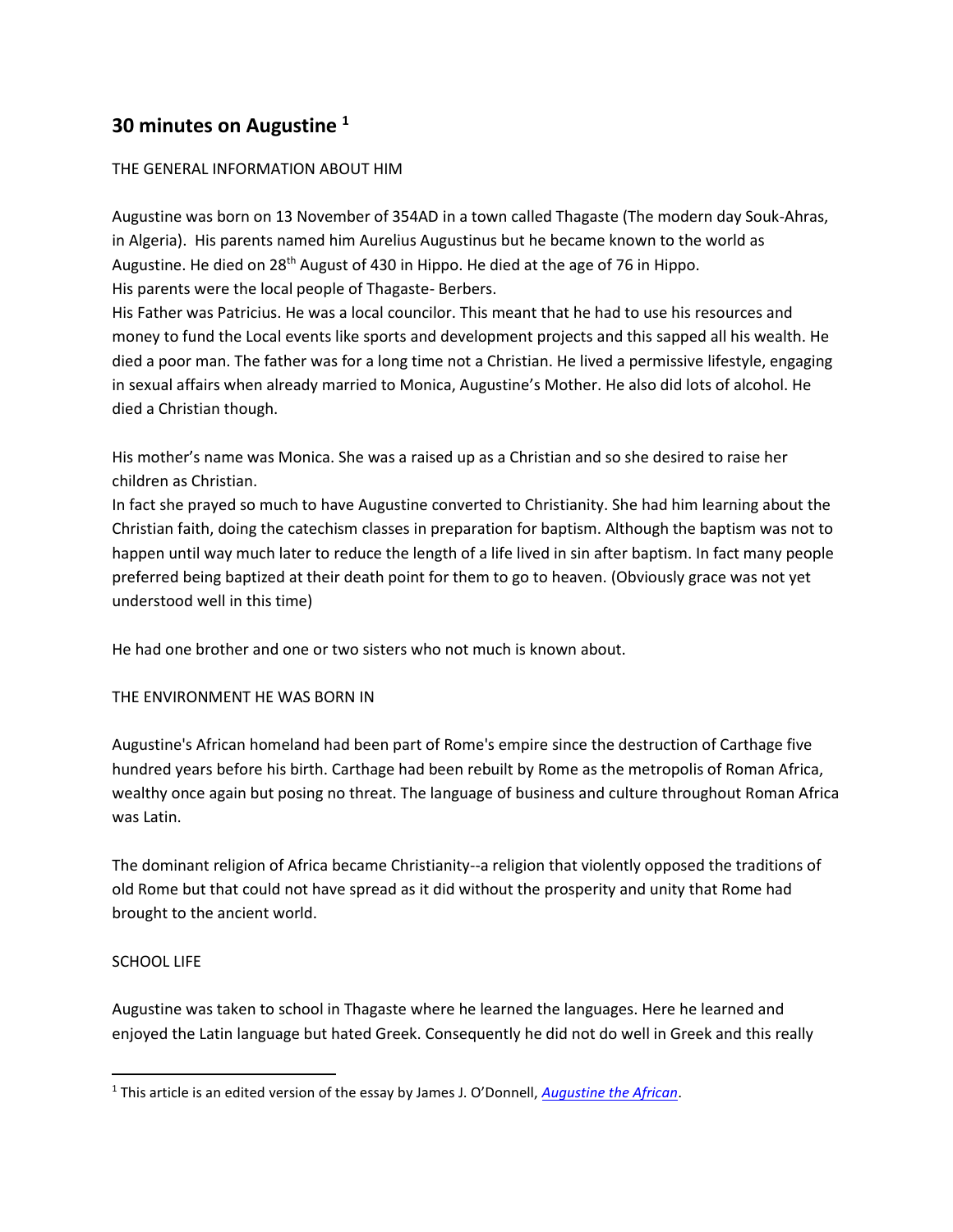affected his studying Philosophy written by other scholars because he had to read their work second hand (translations)

His parents were did not have enough money to pay for his education. Finally, with the help of an affluent family friend (uncle), they managed to scrape together enough to send him to the nearest university town a dozen miles away Madaura then to Carthage at around the age of 17.

Augustine read lots of Philosophers works especially Cicero he had to read a work of Cicero's called the *Hortensius* (the book has since been lost) which taught philosophy as some way of life and the discipline that is required for this. Until the time of Augustine's conversion to Christianity Cicero would remain the one master from whom the young African learned the most; Augustine is in many ways the greatest of Cicero's imitators in point of Latin style.

# YOUTH LIFE

Of Augustine's childhood we know only what he chooses to tell us in the highly selective memoirs that form part of the Confessions. He depicts himself as a rather ordinary sort of child, good at his lessons but not fond of school, eager to win the approval of his elders but prone to trivial acts of rebellion, quick to form close friendships but not always able to foresee their consequences.

At the age of 17 he left home for Carthage for University studies. Not long after, his father died and his mother was left with modest resources and nothing to tie her to Thagaste. Augustine himself quickly set up housekeeping with a young woman he met in Carthage, by whom a son was born not long after. This woman would stay with Augustine for over a decade and, though we do not know her name, he would say that when he had to give her up to make a society marriage in Milan "his heart ran blood" with grief as she went off to Africa--perhaps to enter a convent. The son, Adeodatus, stayed with Augustine until premature death took him in late adolescence.

Augustine taught in Carthage close to 7 years. Seven years in Carthage matured the young teacher into a formidable scholar and orator. But he became unhappy with the students here who were undisciplined and cheated him of school fees. So he moved on to try building a career in rhetoric.

There was a job offer in Milan. Augustine entered the contest and won so he became a professor of rhetoric here (an orator).

# THE ROAD TO CONVERTION

Augustine was brought up in Christianity but he was not a Christian himself.

As he grew up he started engaging in sinful acts as a young boy. At some point in his life he felt his life was not going well. He craved for a more disciplined life. He was then led to reading and studying philosophy to see whether it will give him a better way of life. In those days wanted to get the wisdom of life. This is when he read a book by a philosopher called Cicero- Hortinsius which seemed to have provided a better way of life.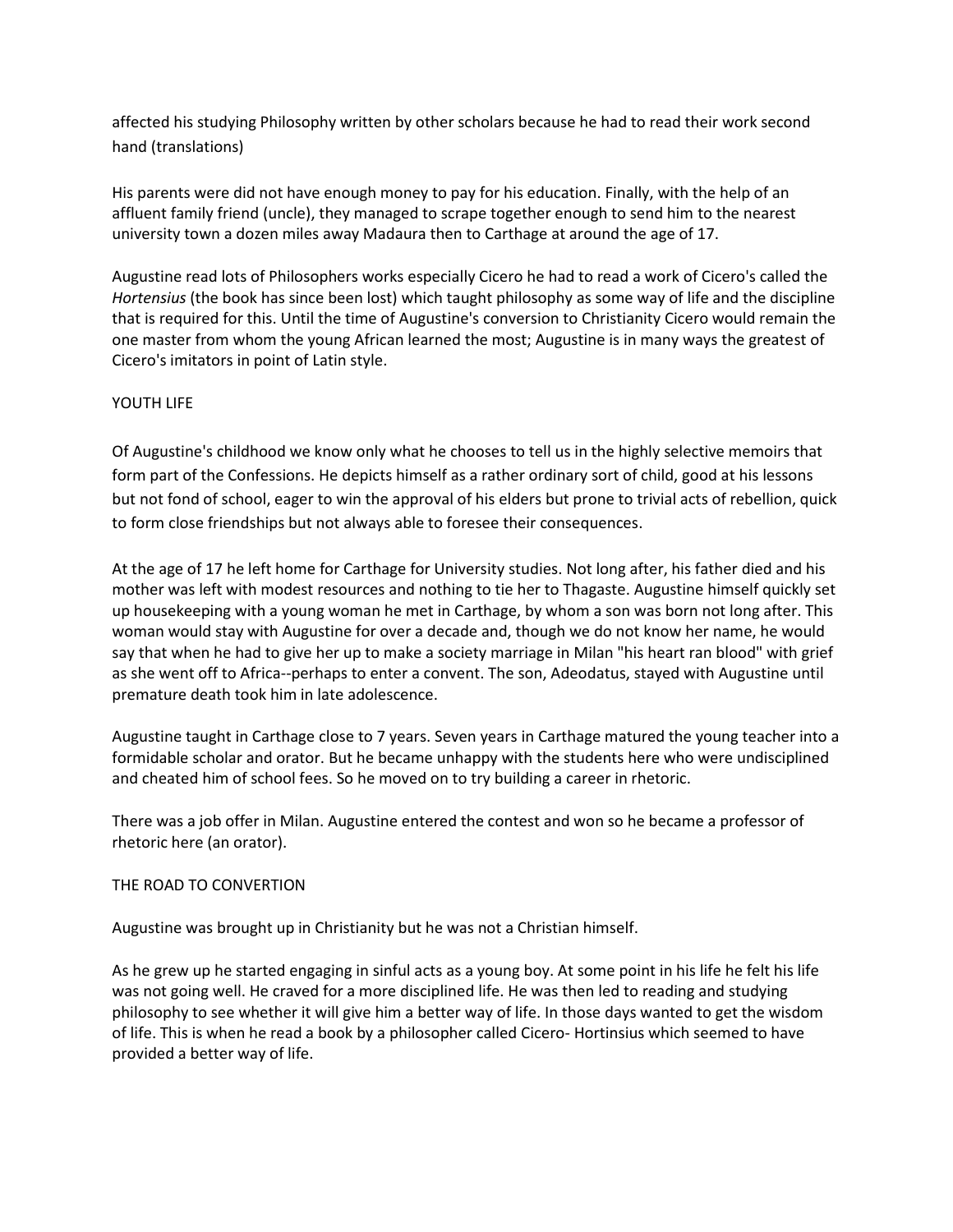The zeal for philosophy led first in what may seem a strange direction. Fired with the love of wisdom from his reading of the quintessential Roman politician, Augustine immediately joined a religious cult from Persia that had planted itself in the Roman world as a rival of Christianity: Manichaeism.

The world the Manichees imagined was torn between two contrary powers: the perfectly good creator and the perfectly evil destroyer. This is dualism. The world seen by human eyes was the battleground for their cosmic conflict. The Manichees and their followers were the few who were on the side of the good spirit and who would be rewarded for their allegiance with eternal bliss. In the meantime all sorts of misfortune might befall the individual, but none of the wicked things he found himself doing were his fault. If the devil does compel sin, then guilt does not ensue.

But while Augustine soon dissented privately from the Manichees, he did not break with them publicly. Even when he had decided the slogans were nonsense, they still provided the assurance that all the evil in Augustine's life was not his own fault and could not be let go of easily. Augustine associated with Manichees who thought he was one of them as late as 384, more than a decade after his first involvement with the sect.

Augustine began to sit through a few of the bishop's sermons. Here Christianity began to appear to him in a new, intellectually respectable light. As before, his most pressing personal problem was his sense of evil and his responsibility for the wickedness of his life; with the help of technical vocabulary borrowed from Platonic philosophy Ambrose proposed a convincing solution for Augustine's oldest dilemma. Augustine had besides a specific objection to Christianity that only a professor of belles-lettres could have: he could not love the scriptures because their style was inelegant and barbaric. Here again Ambrose, elegant and far from barbaric, showed Augustine how Christian exegesis could give life and meaning to the sacred texts.

Two years later, while on a visit to the coastal city of Hippo Regius, he found himself virtually conscripted into the priesthood by the local congregation. He broke into tears as they laid hands on him in the church and his fate became clear. Cynics in the audience thought these were tears of ambition and disappointment at not being made bishop straight off, but they were only tears of deeply felt inadequacy. Augustine had for some time been avoiding cities that needed bishops in fear of just such a fate.

His abilities were quickly recognized, and by 393 he was being asked to preach sermons in place of his bishop, who was a Greek speaker by birth. The old man passed on in 395 and Augustine assumed responsibility for the church at Hippo. He would remain at this post until his death thirty-four years later.

#### LIFE AS BISHOP

Conventional accounts sketch Augustine's Episcopal career in terms of the controversies in which he took part. This brief sketch will do likewise; but I must first point out the main inadequacy of this approach. Augustine's first order of business through the decades of his episcopate was the care of the souls entrusted to him. Most of his life was an endless round of audiences with his clergy and his people. He was constantly called upon to adjudicate all kinds of disputes that had arisen in a world where the man of God was more to be trusted as judge than the greedy magistrate sent from abroad to represent Roman justice. The real focus of his activity lay elsewhere still: the liturgy.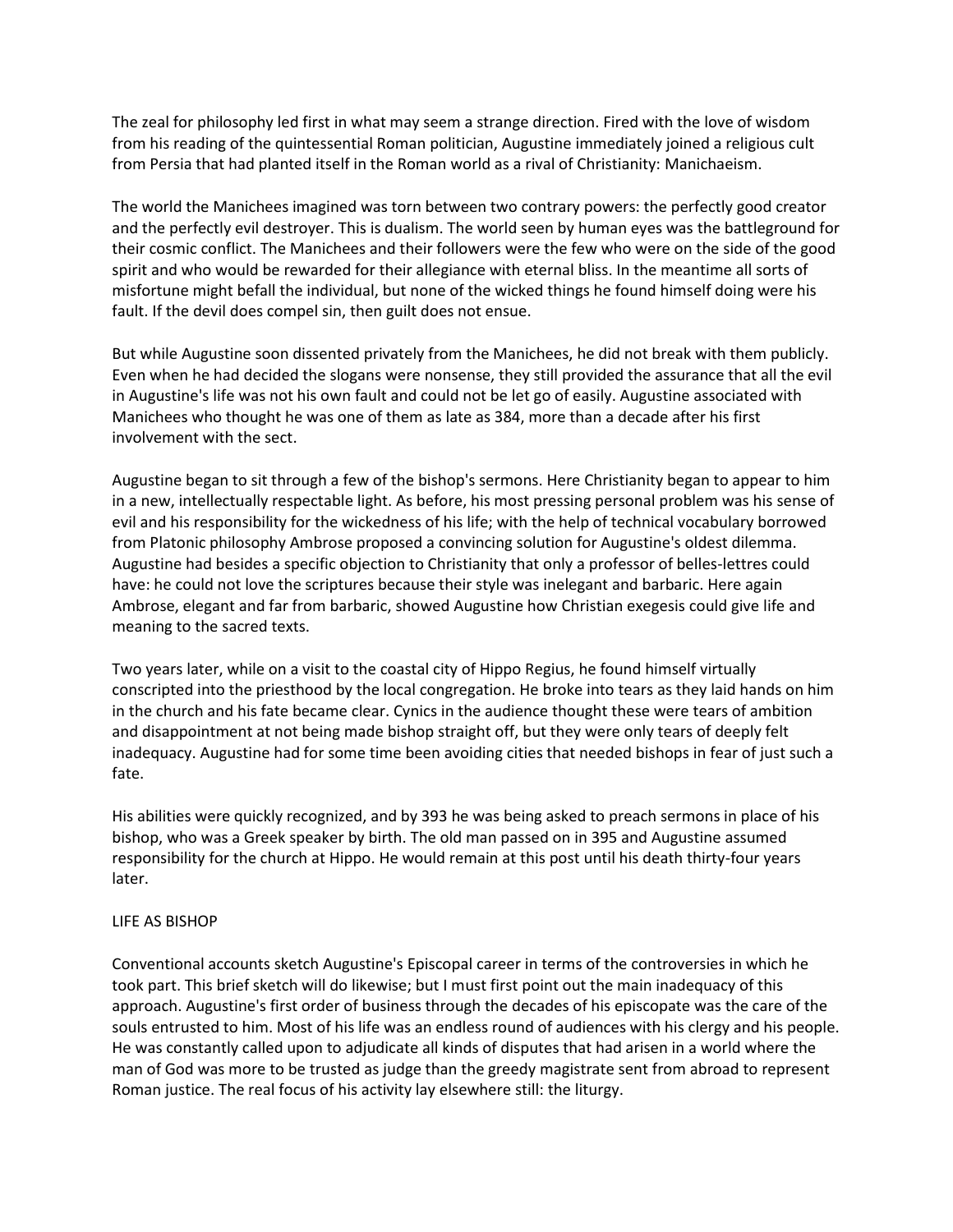The early church was an institution centered upon the worship of the community. Of a Sunday, every orthodox Christian in Hippo could be found jammed into Augustine's basilica, standing through a service that must have lasted at least two hours. We know from the hundreds of sermons that survive how much care and imagination Augustine put into preaching, tailoring his remarks to suit the needs and capacity of his audience. The man who had been orator enough to declaim for emperors must have been a spellbinding preacher.

But even the homiletics of Augustine did not efface the dignity of the central act of worship. God was present on the altar for these people and this event was the center of Christian community life. Lukewarm believers in the throng attended out of respect for social pressure and a fear of divine wrath and were not much moved, but for Augustine, this was his central task. The controversies were only sideshow, important only when they threatened to disrupt the unity of the community's worship.

There were heresies that Augustine engaged in doing away with;

- 1. The Manichean cult and their belief for a start.
- 2. The Donatist cult they believed they were the better Christians because they did not renounce their faith during the persecutions that happened under Diocletian (303-305) so they did not want those they called the compromisers to admitted easily back in the church after the persecution subsided. The principle for which Augustine fought deserves emphasis. Christianity was not, he claimed, something external and visible; it was not to be found in obedience to certain clearly-defined laws. Christianity was a matter of spirit rather than law, something inside people rather than outside. Most important, the church had room within itself for sinners as well as saints, for the imperfections of those in whom God's grace was still working as well as for the holiness of the blessed. Augustine drew the boundary of the church not between one group of people and another but rather straight through the middle of the hearts of all those who belonged to it. The visible church contained the visible Christians, sins and all; the invisible church, whose true home lay in heaven, held only those who were redeemed. Charity dictated that the visible church be open to all, not lorded over by a few self-appointed paragons choosing to admit only their own kind.
- 3. When the Roman Empire fell sometime later, the more intellectual among them began to wonder aloud whether their new religion might not be to blame for the disaster they had suffered. After all, the argument ran, Rome had been immune from capture for fully eight hundred years; but now, just two decades after the formal end of public worship of the pagan gods (commanded by the emperor Theodosius in 391), the city fell to the barbarians. Perhaps it was true what pagans had said, that the new Christian god with ideas about turning the other cheek and holding worldly empires in low esteem was not an efficient guardian of the best interests of the ruling class. Most of the people who indulged in these idle speculations were themselves Christian. The "paganism" of these people was no revival of ancient religion, but only the persistence of the ancient notion of religion as a bargain you struck with the gods in order to preserve your health, wealth, and complacency. Augustine sort to reassure them that Rome was not the promised city of God. Therefore their hopes should not be dashed by the fall of the empire. They should look on to the future hope through Christ. He wrote a book in response to explain why the Roman Empire fell. The book was the City of God.
- 4. Pelagianism was theologically rather similar to Donatism, in that it assumed that people could, by their own virtue, set themselves apart as the ones on whom God particularly smiled. This thought advocated for an ascetic in order to purify yourself.